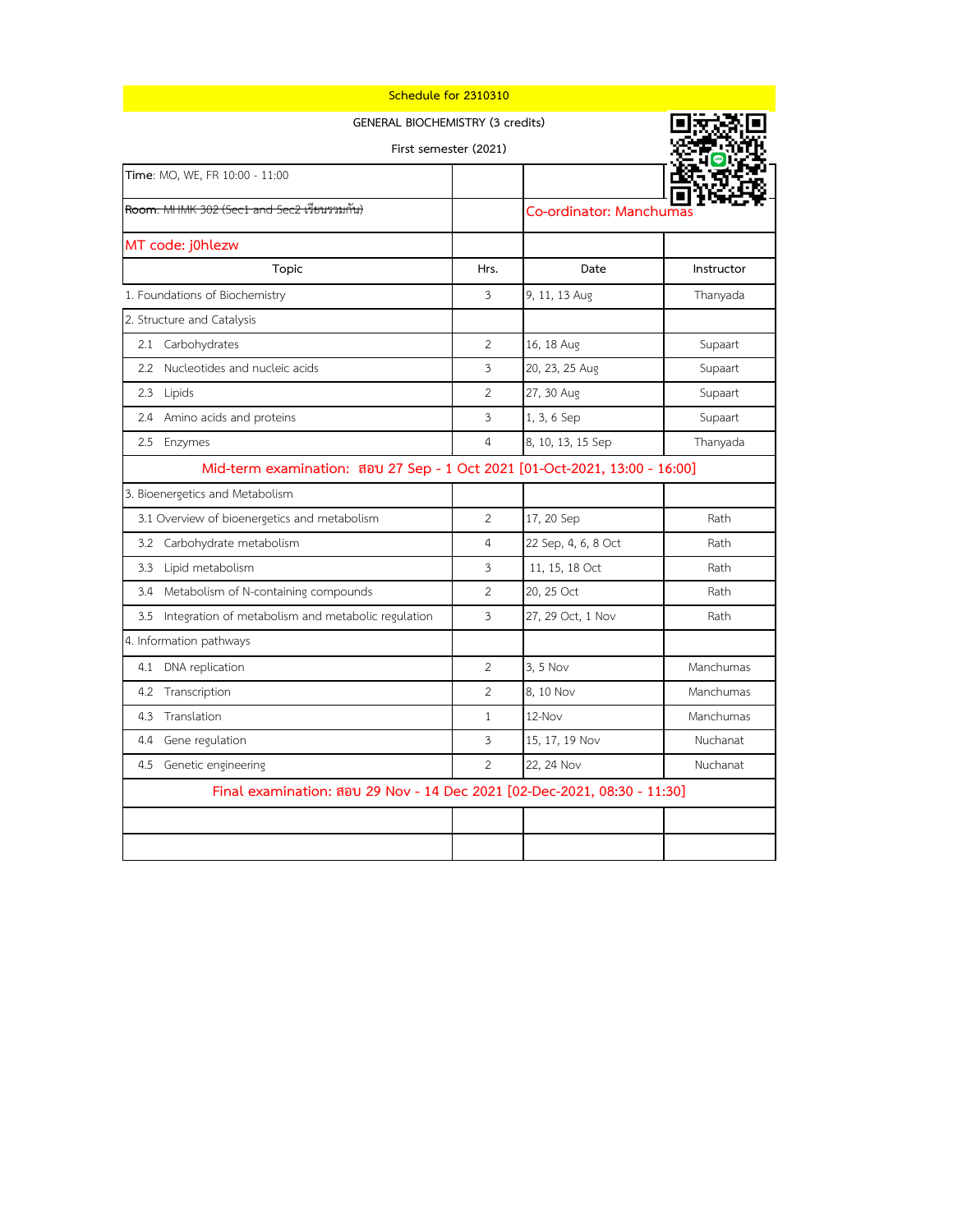| ประเภทวิชา | บรรยาย (ไม่มีค่าตอบแทน) |
|------------|-------------------------|
| จำนวนหน่วย |                         |
| จำนวนนิสิต | #RFFI                   |
| เวลาสอนรวม | 41                      |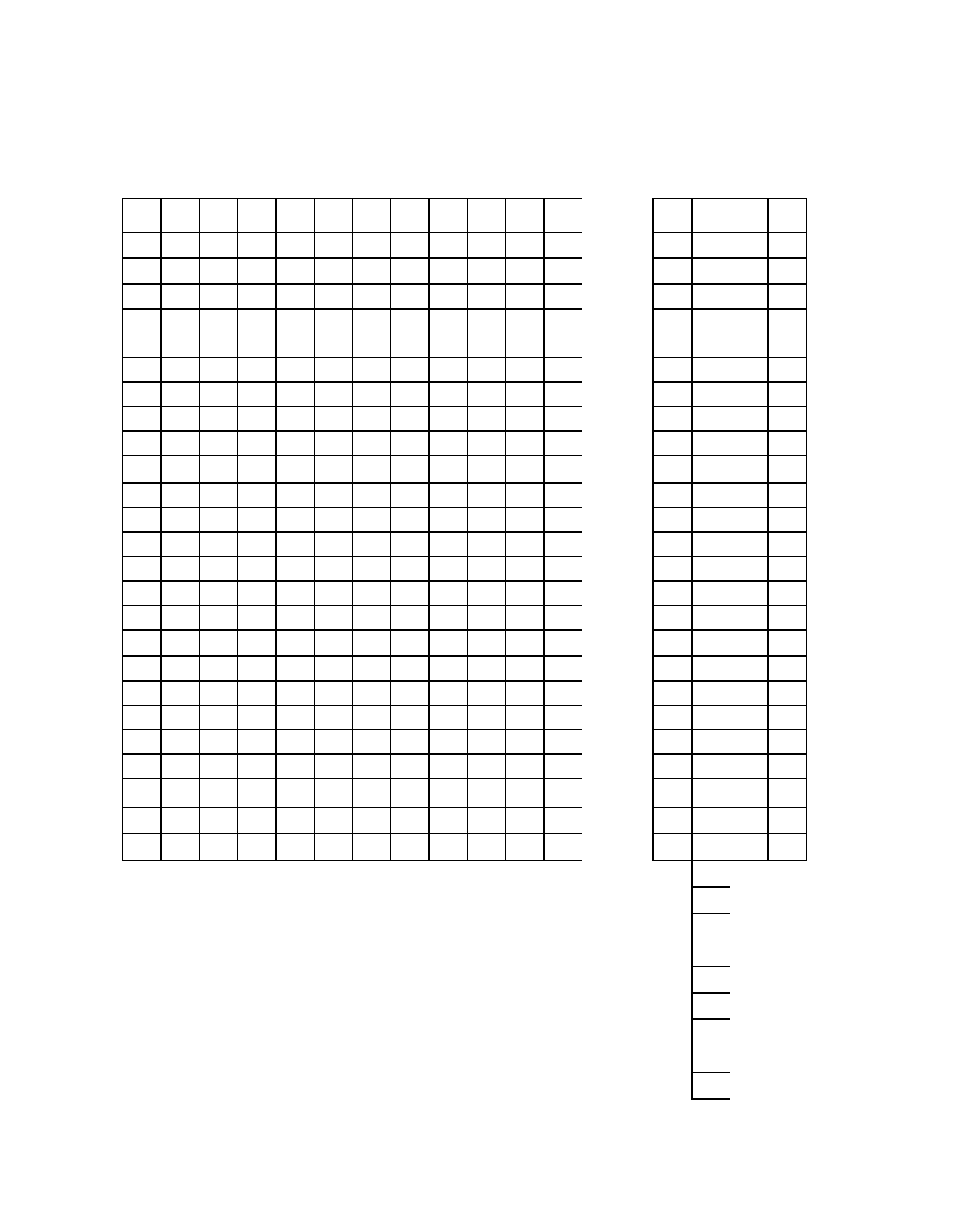